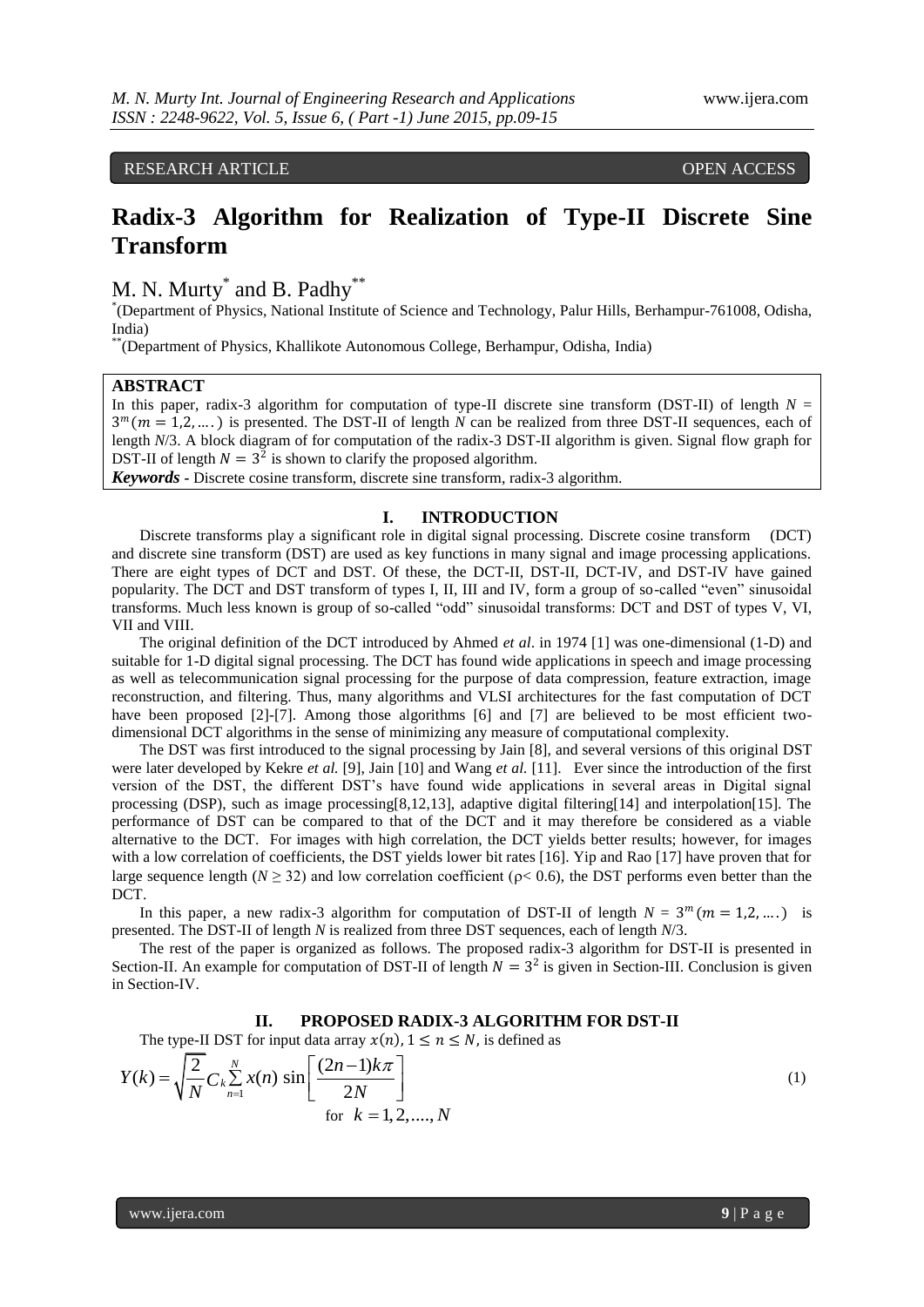where ,

$$
C_k = \begin{cases} \frac{1}{\sqrt{2}} & \text{if } k = N \\ 1 & \text{if } k = 1, 2, ..., N - 1 \end{cases}
$$

The  $\gamma$ <sub>II</sub>(k) values represent the transformed data. Without loss of generality, the scale factors in (1) are

\n ignored in the rest of the paper. After ignoring scale factors, (1) can be written as\n 
$$
Y(k) = \sum_{n=1}^{N} x(n) \sin\left[\frac{(2n-1)k\pi}{2N}\right]
$$
\n (2) for  $k = 1, 2, \ldots, N$ .\n

Taking  $N = 3^m$  ( $m = 1, 2, \dots$ ),  $Y(k)$  can be decomposed as

$$
Y(3k) = \sum_{n=1}^{N/3} P(n) \sin \left[ \left( \frac{2n-1}{2} \right) \frac{k\pi}{N/3} \right] \tag{3}
$$

$$
Y(3k-1) = \sum_{n=1}^{N/3} Q(n) \sin\left[\left(\frac{2n-1}{2}\right) \frac{k\pi}{N/3}\right] - \sum_{n=1}^{N/3} R(n) \sin\left[\left(\frac{N}{3} + k\right) \left(\frac{2n-1}{2}\right) \frac{\pi}{N/3}\right]
$$
(4)

$$
Y(N-3k+1) = \sum_{n=1}^{N/3} T(n) \sin\left[\left(\frac{N}{3} + k\right)\left(\frac{2n-1}{2}\right)\frac{\pi}{N/3}\right] + \sum_{n=1}^{N/3} W(n) \sin\left[\left(\frac{2n-1}{2}\right)\frac{k\pi}{N/3}\right]
$$
\n
$$
\text{for } k = 1, 2, \dots, \frac{N}{3} \,.
$$
\n
$$
(5)
$$

where

$$
P(n) = x(n) - x\left(\frac{2N}{3} + 1 - n\right) + x\left(n + \frac{2N}{3}\right)
$$
  
\n
$$
Q(n) = x(n)\cos\left[\left(\frac{2n-1}{2}\right)\frac{\pi}{N}\right] - x\left(\frac{2N}{3} + 1 - n\right)\cos\left[\frac{2\pi}{3} - \left(\frac{2n-1}{2}\right)\frac{\pi}{N}\right] + x\left(n + \frac{2N}{3}\right)\cos\left[\frac{2\pi}{3} + \left(\frac{2n-1}{2}\right)\frac{\pi}{N}\right]
$$
\n(6)

$$
R(n) = x(n) \sin \left[ \left( \frac{2n-1}{2} \right) \frac{\pi}{N} \right] + x \left( \frac{2N}{3} + 1 - n \right) \sin \left[ \frac{2\pi}{3} - \left( \frac{2n-1}{2} \right) \frac{\pi}{N} \right] + x \left( n + \frac{2N}{3} \right) \sin \left[ \frac{2\pi}{3} + \left( \frac{2n-1}{2} \right) \frac{\pi}{N} \right] \tag{8}
$$

$$
T(n) = (-1)^{n+1} Q(n)
$$
  
\n
$$
W(n) = (-1)^{n+1} R(n)
$$
\n(9)

$$
\text{for } n = 1, 2, \dots, \frac{N}{3}
$$

Define

$$
C_{1n} = \cos\left[\left(\frac{2n-1}{2}\right)\frac{\pi}{N}\right] \tag{11}
$$

$$
C_{2n} = \cos\left[\frac{2\pi}{3} - \left(\frac{2n-1}{2}\right)\frac{\pi}{N}\right]
$$
\n<sup>(12)</sup>

$$
C_{3n} = \cos\left[\frac{2\pi}{3} + \left(\frac{2n-1}{2}\right)\frac{\pi}{N}\right]
$$
\n<sup>(13)</sup>

$$
S_{1n} = \sin\left[\left(\frac{2n-1}{2}\right)\frac{\pi}{N}\right] \tag{14}
$$

$$
S_{2n} = \sin\left[\frac{2\pi}{3} - \left(\frac{2n-1}{2}\right)\frac{\pi}{N}\right]
$$
\n<sup>(15)</sup>

$$
S_{3n} = \sin\left[\frac{2\pi}{3} + \left(\frac{2n-1}{2}\right)\frac{\pi}{N}\right]
$$
\n
$$
(16)
$$

Using  $(11)$ ,  $(12)$  and  $(13)$  in  $(7)$ , we have

$$
Q(n) = x(n)C_{1n} - x\left(\frac{2N}{3} + 1 - n\right)C_{2n} + x\left(n + \frac{2N}{3}\right)C_{3n}
$$
\n(17)

www.ijera.com **10** | P a g e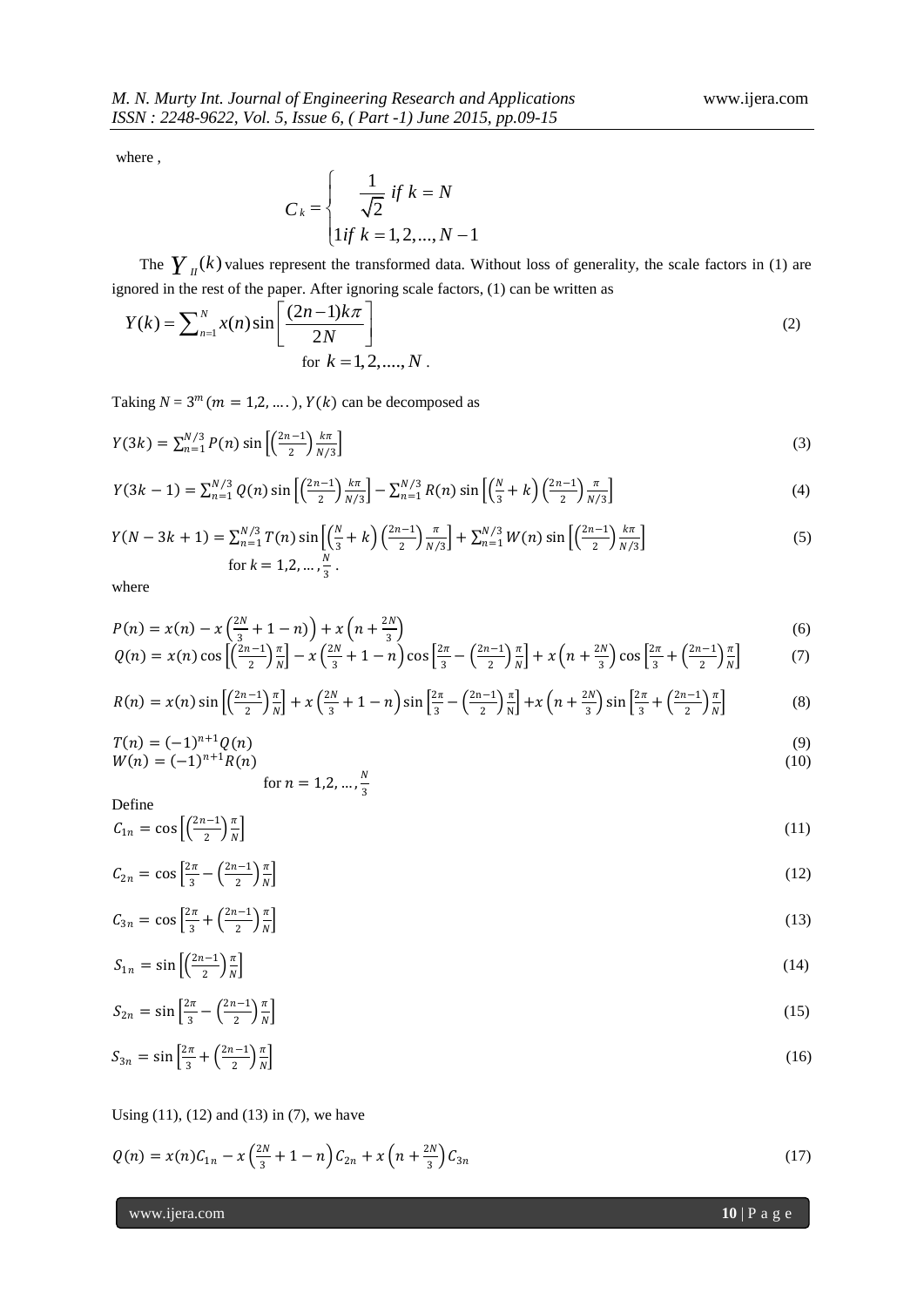for 
$$
n = 1, 2, ..., \frac{N}{3}
$$

Using (14), (15) and (16) in (8), we get

$$
R(n) = x(n)S_{1n} + x\left(\frac{2N}{3} + 1 - n\right)S_{2n} + x\left(n + \frac{2N}{3}\right)S_{3n}
$$
  
for  $n = 1, 2, ..., \frac{N}{3}$  (18)

The type-II DSTs of  $Q(n)$ ,  $R(n)$ ,  $T(n)$ &W $(n)$  of length  $N/3$  can be expressed as  $Y_Q(k) = \sum_{n=1}^{N/3} Q(n) \sin \left[ \left( \frac{2n-1}{2} \right) \right]$  $\frac{k-1}{2}$  $\frac{k\pi}{N}$  $\sum_{n=1}^{N/3} Q(n) \sin \left[ \left( \frac{2n-1}{2} \right) \frac{k\pi}{N/3} \right] = \text{DST-II of } Q(n) \text{ of length } N/3$  (19)

$$
Y_R\left(\frac{N}{3}+k\right) = \sum_{n=1}^{N/3} R(n) \sin\left[\left(\frac{N}{3}+k\right)\left(\frac{2n-1}{2}\right)\frac{\pi}{N/3}\right] = \text{DST-II of } R(n) \text{ of length } N/3 \tag{20}
$$

$$
Y_T\left(\frac{N}{3} + k\right) = \sum_{n=1}^{N/3} T(n) \sin\left[\left(\frac{N}{3} + k\right)\left(\frac{2n-1}{2}\right)\frac{\pi}{N/3}\right] = \text{DST-II of } T(n) \text{ of length } N/3 \tag{21}
$$

$$
Y_W(k) = \sum_{n=1}^{N/3} W(n) \sin\left[\left(\frac{2n-1}{2}\right) \frac{k\pi}{N/3}\right] = \text{DST-II of } W(n) \text{ of length } N/3
$$
\nfor  $k = 1, 2, \ldots, \frac{N}{3}$ .

\n(22)

Using (19) and (20) in (4), we obtain  
\n
$$
Y(3k - 1) = Y_Q(k) - Y_R\left(\frac{N}{3} + k\right)
$$
  
\nfor  $k = 1, 2, ..., \frac{N}{3}$ . (23)

Using  $(21)$  and  $(22)$  in  $(5)$ , we have  $Y(N - 3k + 1) = Y_T(\frac{N}{3})$  $\frac{N}{3} + k$  +  $Y_W(k)$  (24)

for  $k = 1, 2, ..., \frac{N}{2}$  $\frac{1}{3}$ .

Thus the DST-II of length  $N = 3^m (m = 1, 2, ...)$  can be realized from three DSTs, each of length *N*/3.  $Y(3k)$  in (3) is the DST of  $P(n)$  of length *N*/3. It can be realized using (6).  $Y(3k - 1)$  in (4) can be realized using (17), (18), (19), (20) and (23). Similarly, using (9), (10), (17), (18), (21), (22) and (24),  $Y(N - 3k + 1)$ can be realized.

The Fig.1 shows the block diagram for realization of the output components  $Y(3k)$  and  $Y(3k - 1)$  of radix-3 DST-II of length *N*. The Fig.2 shows the block diagram for realization of the output components  $Y(N - 3k +$ 1) of radix-3 DST-II of length *N*.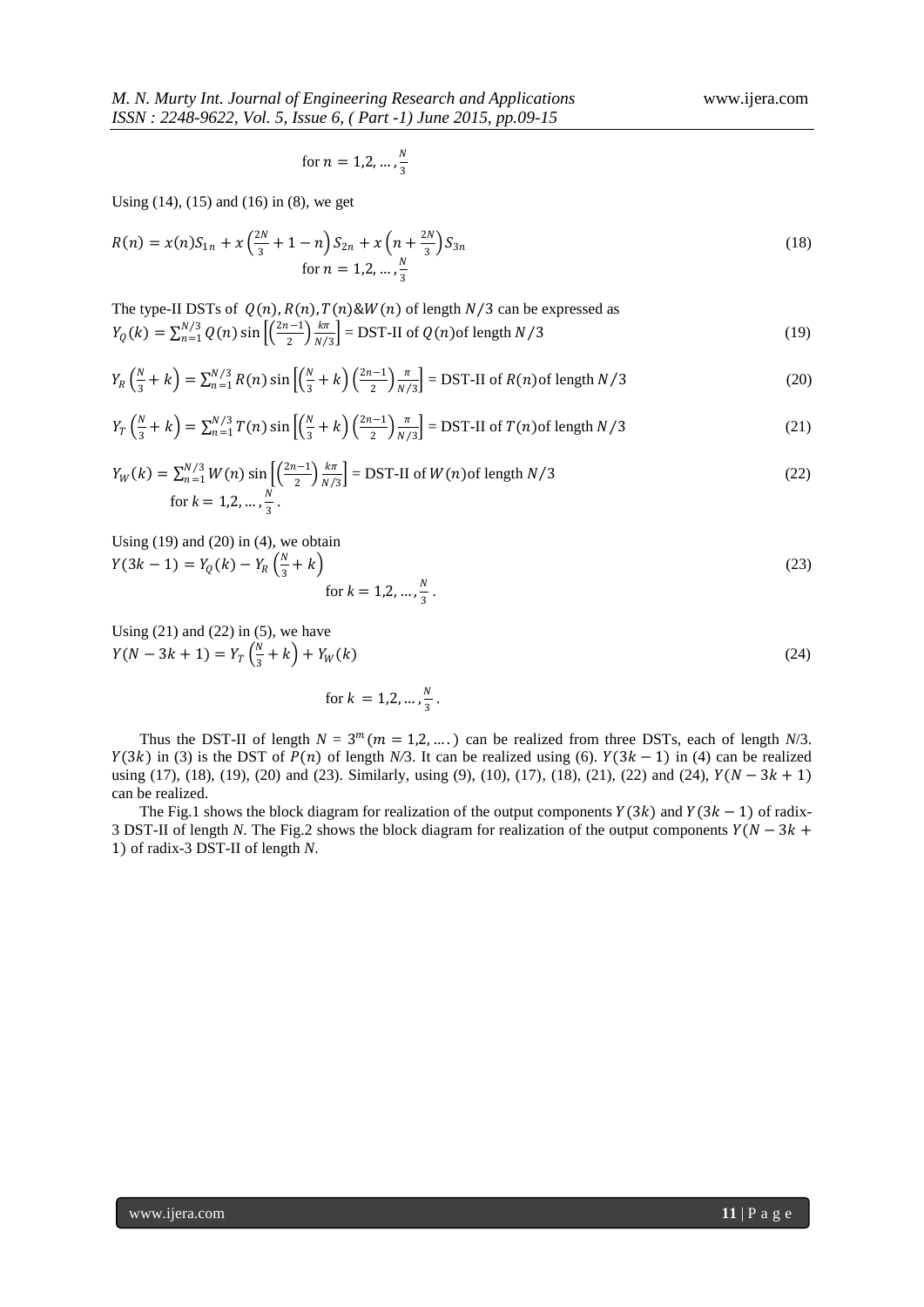

Figure 1: Block diagram for realization of output components  $\,Y(3k) \,$  and  $\,Y(3k\!-\!1) \,$  of radix-3 DST-II of length *N* .



Figure 2: Block diagram for realization of output components  $\,Y\bigl(N-3k+1\bigr) \,$  of radix-3 DST-II of length  $\,N$  .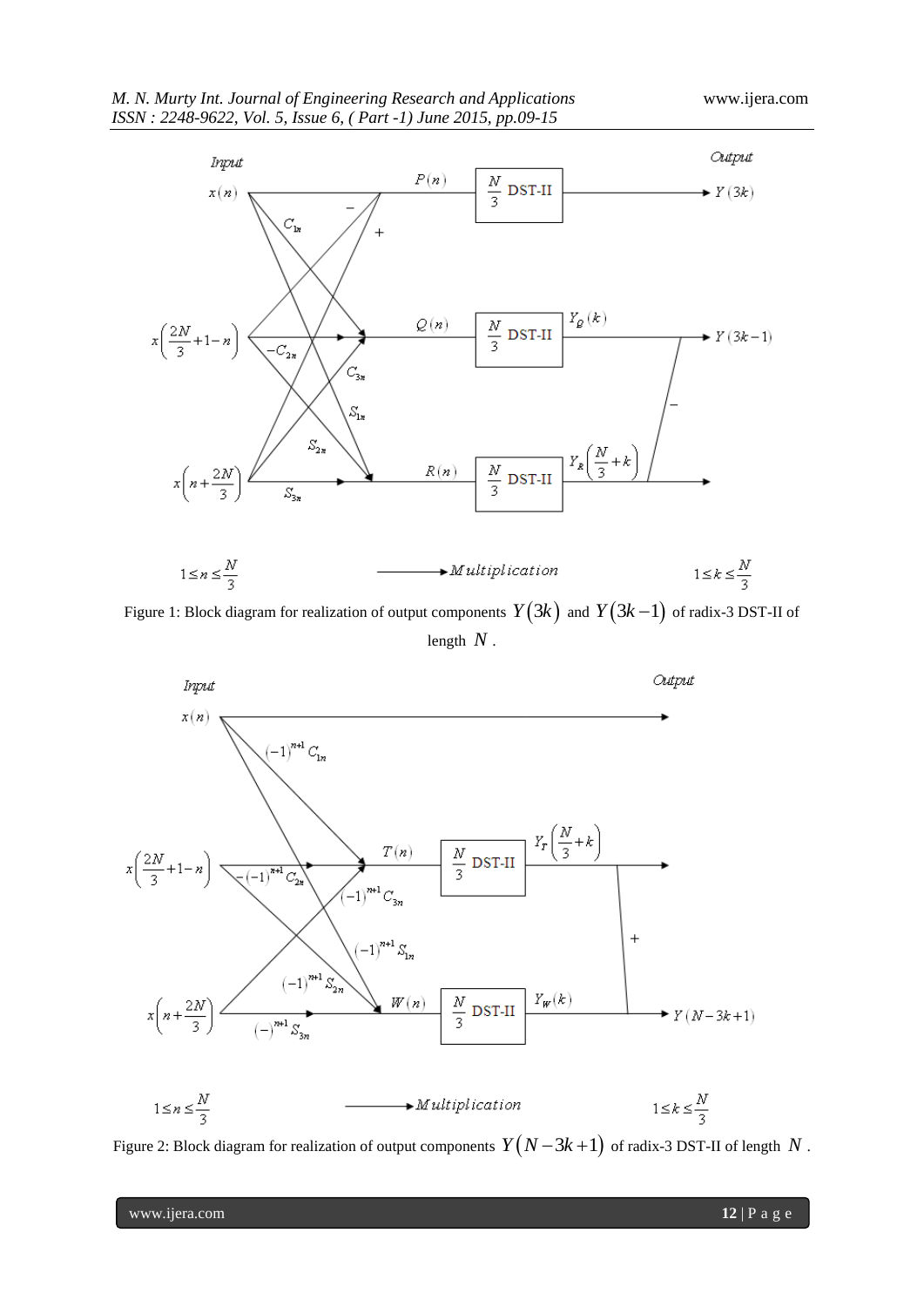## **III. EXAMPLE FOR REALIZING DST-II OF LENGTH**  $N = 9$

| To clarify the proposed radix-3 algorithm, the DST of length $N = 3^2$ is taken. Using (6), the values of $P(n)$ |      |
|------------------------------------------------------------------------------------------------------------------|------|
| for $n = 1.2$ & 3 are given by                                                                                   |      |
| $P(1) = x(1) - x(6) + x(7)$                                                                                      | (25) |
| $P(2) = x(2) - x(5) + x(8)$                                                                                      | (26) |
| $P(3) = x(3) - x(4) + x(9)$                                                                                      | (27) |

The output components  $Y(3)$ ,  $Y(6)$  &  $Y(9)$  of DST-II are realized using (25), (26) and (27) in (3) for  $k = 1.2 \& 3$  and  $n = 1.2 \& 3$  as shown in the signal flow graph of Fig.3.

| Putting successively $n = 1, 2 \& 3$ in (17), the values of $Q(n)$ are given by |      |
|---------------------------------------------------------------------------------|------|
| $Q(1) = x(1)C_{11} - x(6)C_{21} + x(7)C_{31}$                                   | (28) |
| $Q(2) = x(2)C_{12} - x(5)C_{22} + x(8)C_{32}$                                   | (29) |
| $Q(3) = x(3)C_{13} - x(4)C_{23} + x(9)C_{33}$                                   | (30) |
| Using (18), the values of $R(n)$ for $n = 1, 2, 8, 3$ are given by              |      |
| $R(1) = x(1)S_{11} + x(6)S_{21} + x(7)S_{31}$                                   | (31) |

| $\Lambda(1) - \lambda(1)S_{11} + \lambda(0)S_{21} + \lambda(1)S_{31}$ |      |
|-----------------------------------------------------------------------|------|
| $R(2) = x(2)S_{12} + x(5)S_{22} + x(8)S_{32}$                         | (32) |
| $R(3) = x(3)S_{13} + x(4)S_{23} + x(9)S_{33}$                         | (33) |
|                                                                       |      |

For  $k = 1, 2$  and 3, we have from (23)  $Y(2) = Y_0(1) - Y_R(4)$  (34)  $Y(5) = Y_0(2) - Y_R(5)$  (35)  $Y(8) = Y_0(3) - Y_R(6)$  (36)

The output components  $Y(2)$ ,  $Y(5)$  &  $Y(8)$  of DST-II given in (34), (35) & (36) are realized using (28) to (33) in (4) for  $k = 1.2 \& 3$  and  $n = 1.2 \& 3$  as shown in the signal flow graph of Fig.3.

| Using (17) in (9), the values of $T(n)$ for $n = 1.2$ & 3 are given by |      |
|------------------------------------------------------------------------|------|
| $T(1) = x(1)C_{11} - x(6)C_{21} + x(7)C_{31}$                          |      |
| $T(2) = -x(2)C_{12} + x(5)C_{22} - x(8)C_{32}$                         | (38) |
| $T(3) = x(3)C_{13} - x(4)C_{23} + x(9)C_{33}$                          | (39) |

| Using (18) in (10), the values of $W(n)$ for $n = 1, 2, 8, 3$ are given by |      |
|----------------------------------------------------------------------------|------|
| $W(1) = x(1)S_{11} + x(6)S_{21} + x(7)S_{31}$                              | (40) |
| $W(2) = -x(2)S_{12} - x(5)S_{22} - x(8)S_{32}$                             | (41) |
| $W(3) = x(3)S_{13} + x(4)S_{23} + x(9)S_{33}$                              | (42) |
|                                                                            |      |

For  $k = 1, 2$  and 3, we obtain from  $(24)$  $Y(7) = Y_T(4) + Y_W(1)$  (43)<br>  $Y(4) = Y_T(5) + Y_W(2)$  (44)  $Y(4) = Y_T(5) + Y_W(2)$ <br>  $Y(1) = Y_T(6) + Y_W(3)$  (45)  $Y(1) = Y_T(6) + Y_W(3)$ 

The output components  $Y(7)$ ,  $Y(4)$  &  $Y(1)$  of DST-II given in (43), (44) & (45) are realized using (37) to (42) in (5) for  $k = 1,2,8,3$  and  $n = 1,2,8,3$  as shown in the signal flow graph of Fig.4.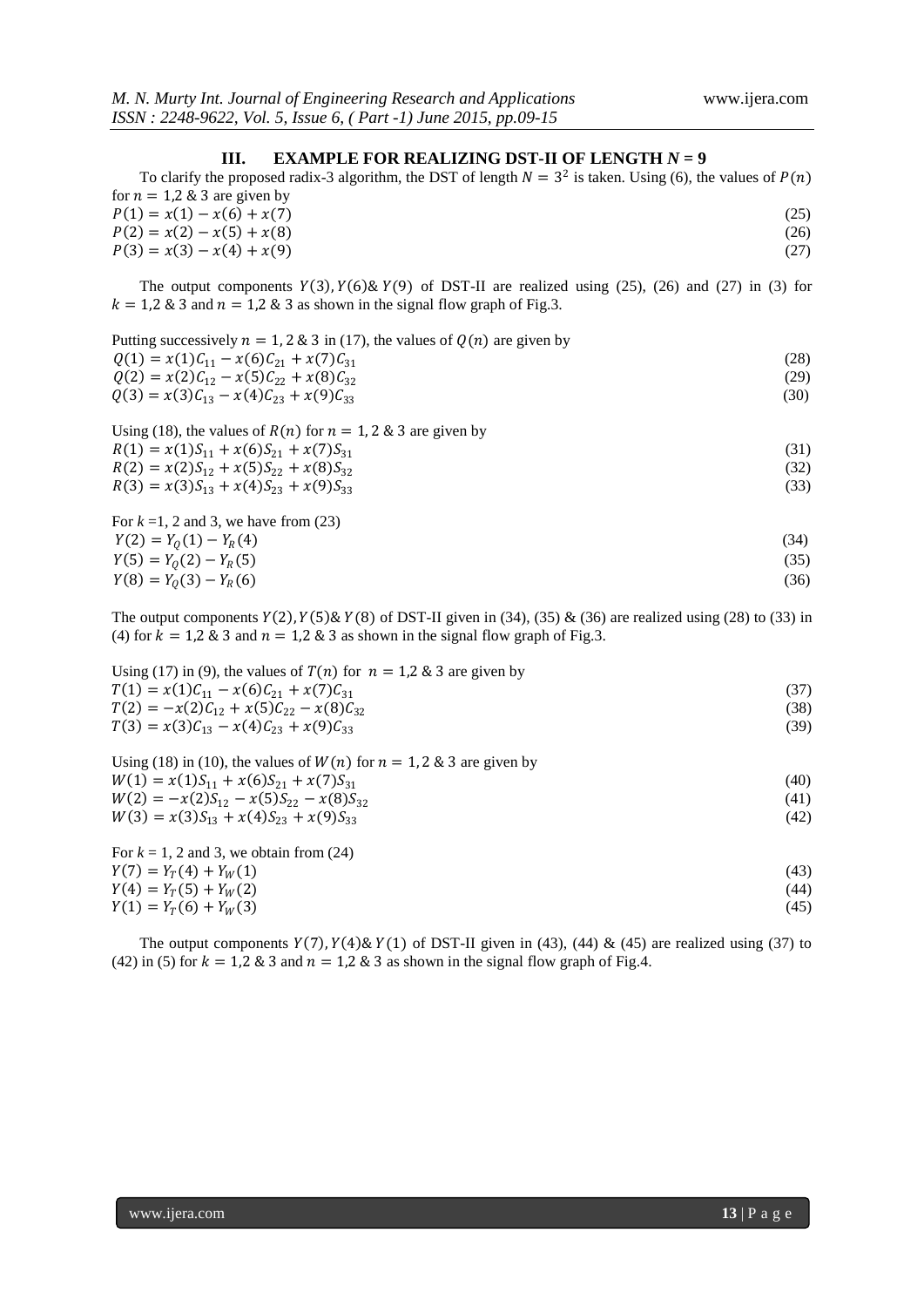

Figure 3: Signal flow graph for realization of the output components  $Y(2), Y(3), Y(5), Y(6), Y(8)$ and  $Y(9)$  of radix-3 DST-II of length  $N=9$ .



Figure 4: Signal flow graph for realization of the output components  $Y(1), Y(4),$  and  $Y(7)$  of radix-3 DST-II of length *N*=9.